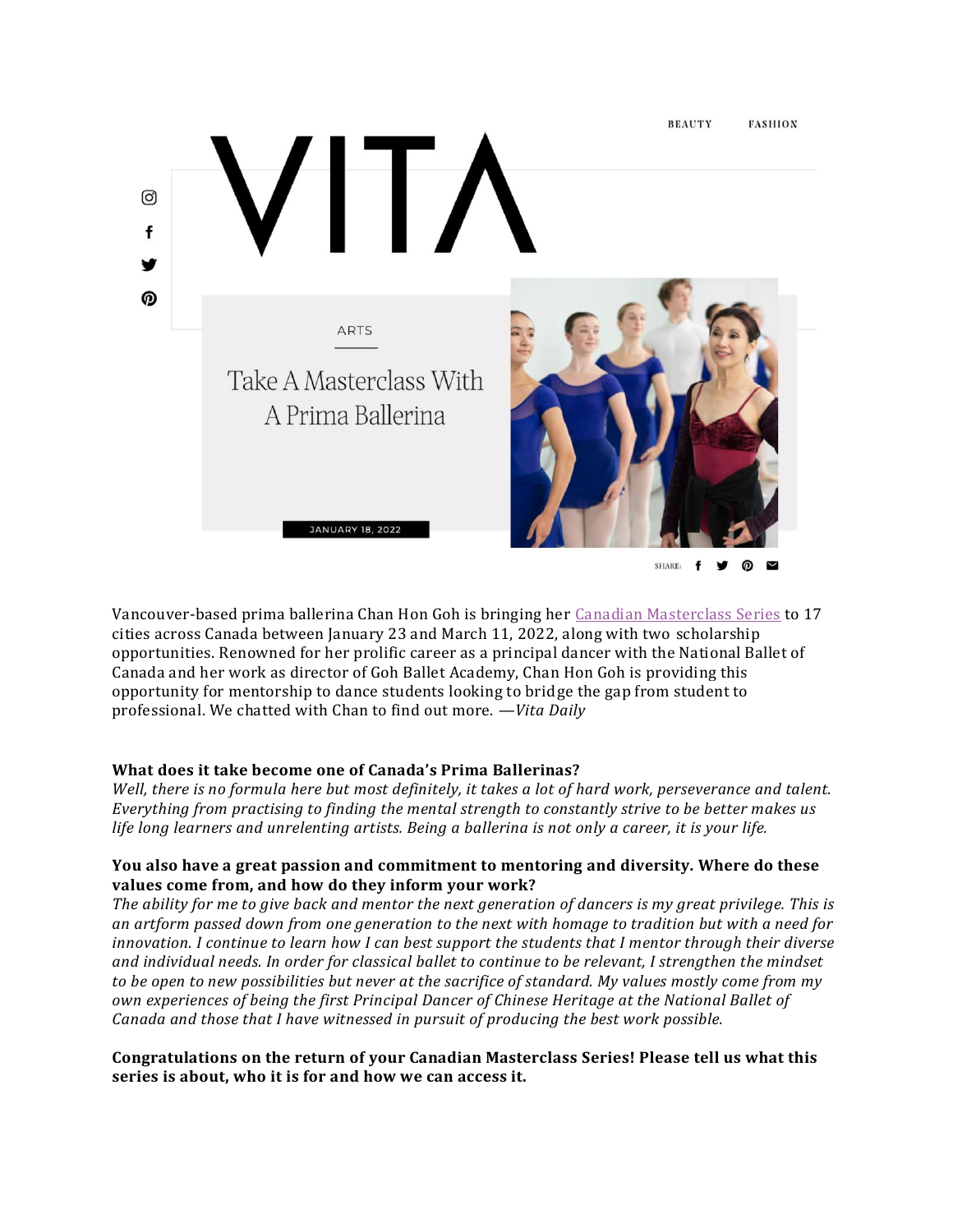*The Canadian Masterclass Series is definitely a highlight of my annual projects and this year, I am* thrilled to offer classes in person (in studio) and online. Open to students of two age groups in all 17 *cities.*



### **How is the Swan Lake repertoire piece that's being used in this series integral for all dancers looking to rejuvenate their performance skills?**

*Swan Lake is possibly the most recognizable repertoire in classical ballet history and I would like to introduce sections of this iconic ballet suitable to the two age groups to inspire performance aspirations which they can take with them to use in any repertoire. To bring to life story and characterization as well as to express through swan movement to show lyricism are some of the elements.*

## **With the world gradually embracing a return to live performances, how do you plan to mentor participants on how to rekindle the vibrancy of performing variations?**

Much of this will be to coax a level of confidence and belief in our own individuality. Nerves and anxiety *are sometimes naturally associated with performance and since we have been away from the stage for* a long while, I hope to empower and provide strengthening tools for each dancer to dance with joy and *confidence when we are back on stage.*

## **The scholarship component sounds very exciting! What are the two funding opportunities available, and to whom, through the Canadian Masterclass Series?**

*I am truly appreciative of our presenters and sponsors, Goh Ballet Canada Society, RBC and Reitman's Canada who have enabled scholarship awards totalling \$10,000. The National Scholarship Award is* sponsored by the Goh Ballet Canada Society is available to any student taking part in the class, they *would automatically be eligible. The Reitman's Diversity Scholarship is available to gifted and*